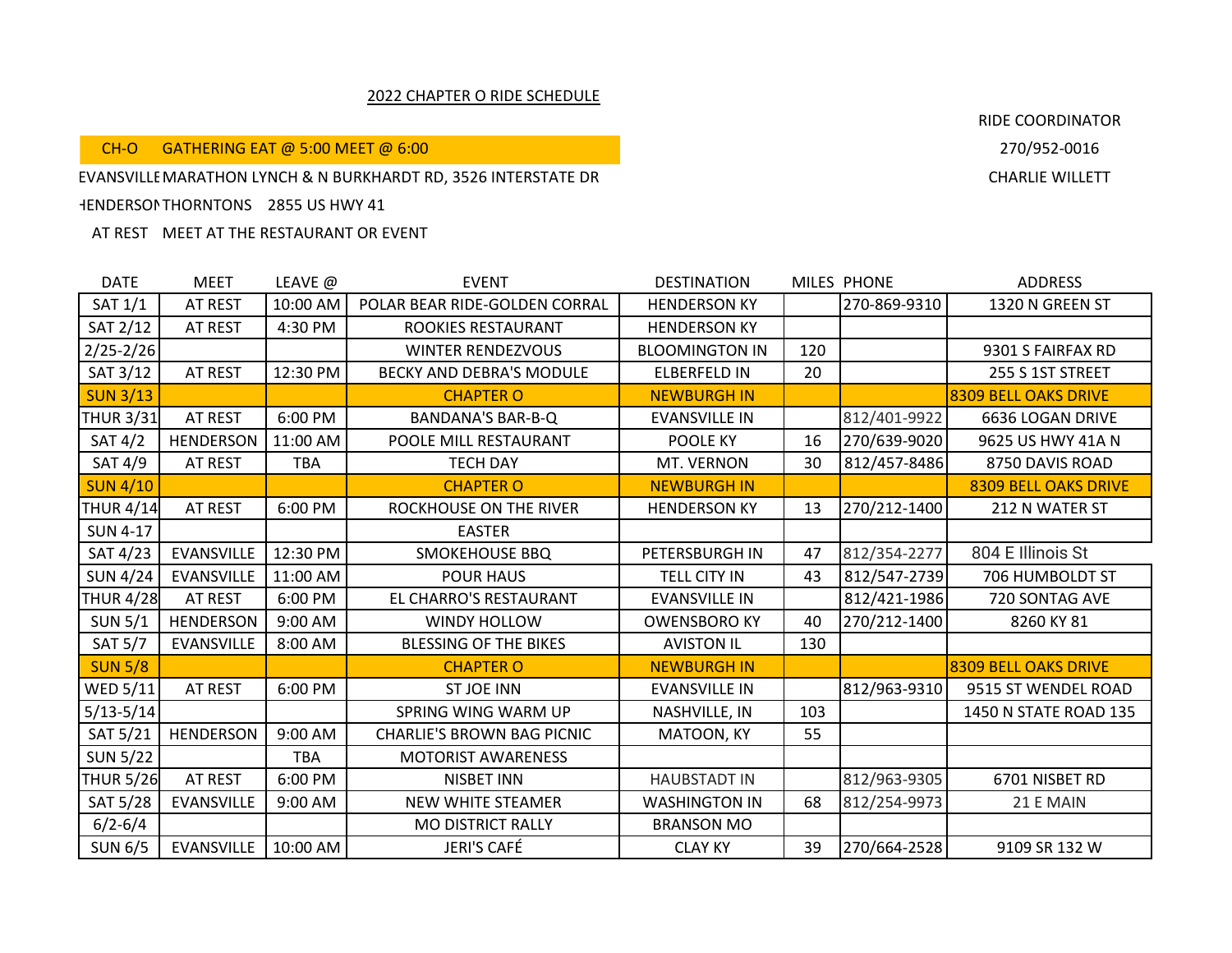| <b>THUR 6/9</b>   | AT REST           | 6:00 PM    | <b>HOGG N SAUCE</b>            | MT VERNON IN             |         | 812/838-5339 | 6580 LEONARD RD N                   |
|-------------------|-------------------|------------|--------------------------------|--------------------------|---------|--------------|-------------------------------------|
| 6/10/6/12         |                   |            | <b>DISTRICT FERRY RIDE</b>     | <b>BEDFORD IN</b>        |         |              |                                     |
| <b>SUN 6/12</b>   |                   |            | <b>CHAPTER O</b>               | <b>NEWBURGH IN</b>       |         |              | <b>8309 BELL OAKS DRIVE</b>         |
| SAT 6/18          | HENDERSON         | 9:00 AM    | <b>ROUGH RIVER LODGE</b>       | <b>FALLS OF ROUGH KY</b> | 74      | 270/257-2311 | 450 1C-1003                         |
| <b>THUR 6/23</b>  | AT REST           | 6:00 PM    | <b>BRU BURGER BAR</b>          | <b>EVANSVILLE IN</b>     |         | 812/302-3005 | 222 SYCAMORE ST                     |
| SAT 6/25          | EVANSVILLE        | 9:00 AM    | CHARLES' 66 RIDE               | <b>DERBY IN</b>          |         |              |                                     |
| $6/28 - 7/2$      |                   |            | WING DING 43                   | SHREVEPORT, LA           |         |              |                                     |
| <b>SAT 7/2</b>    | <b>HENDERSON</b>  | 9:00 AM    | MISS BECKY'S                   | DAWSON SPIRNGS, KY       | 83      | 270/797-2228 | 309 E ARCADIA                       |
| <b>THUR 7/7</b>   | AT REST           | 6:00 PM    | <b>FRONTIER</b>                | <b>DAYLIGHT IN</b>       |         | 812/867-6786 | 12945 INDIANA 57                    |
| <b>SAT 7/9</b>    | <b>HENDERSON</b>  | 8:00 AM    | <b>GIANT CITY STATE PARK</b>   | <b>MAKANDA IL</b>        | 104     | 618/457-4836 | 235 GIANT CITY ROAD                 |
| <b>SUN 7/10</b>   |                   |            | <b>CHAPTER O</b>               | <b>NEWBURGH IN</b>       |         |              | 8309 BELL OAKS DRIVE                |
| SAT 7/16          | HENDERSON         | 9:30 AM    | ADAM'S BREEZY HILL FARM        | PRINCETON KY             | 96      | 270/365-1234 | 1222 CADIZ ROAD                     |
| <b>THUR 7/21</b>  | AT REST           | 6:00 PM    | <b>SANDY'S PIZZA</b>           | FT BRANCH IN             |         | 812/753-3972 | 609 S MAIN ST                       |
| SAT 7/23          | <b>HENDERSON</b>  | 10:00 AM   | BROWN BAG HENDERSON CO RIDE    | <b>HENDERSON CO KY</b>   | $\cdot$ |              |                                     |
| 7/29-7/30         |                   |            | DISTRICT CAMP IN RIDE IN       | <b>NINEVEH IN</b>        | 162     | 317/797-1398 | <b>JOHNSON CO PARK</b>              |
| SAT 7/30          |                   | TBA        | <b>VANDERBURGH CO FAIR</b>     | <b>EVANSVILLE IN</b>     |         |              | <b>4H FAIR GROUNDS</b>              |
| $8/4 - 8/6$       |                   |            | ILLINOIS DISTRICT SUMMER RALLY | <b>VANDALIA IL</b>       | 158     | 815/535-6576 | 616 W JACKSON ST                    |
| <b>THUR 8/11</b>  | AT REST           | 6:00 PM    | ROCKHOUSE ON THE RIVER         | <b>HENDERSON KY</b>      |         | 270/212-1400 | 212 N WATER ST                      |
| SAT 8/13          | EVANSVILLE        | 9:30 AM    | <b>DAIRY BARN</b>              | <b>BIRDSEYE IN</b>       | 61      | 812/389-2220 | 8 S STATE ROAD 145                  |
| <b>SUN 8/14</b>   |                   |            | <b>CHAPTER O</b>               | <b>NEWBURGH IN</b>       |         |              | 8309 BELL OAKS DRIVE                |
| SAT 8/20          | <b>EVANSVILLE</b> | TBA        | AJ CYCLES                      | <b>JASPER IN</b>         | 49      | 812/482-3366 | <b>30 INDIANA ST</b>                |
| <b>THUR 8/25</b>  | AT REST           | 6:00 PM    | <b>MISSION BBQ</b>             | <b>EVANSVILLE IN</b>     |         |              | 812/213-0200 1530 N GREENRIVER ROAD |
| SAT 8/27          | <b>EVANSVILLE</b> | 9:00 AM    | <b>OVERLOOK RESTAURANT</b>     | <b>LEAVENWORTH IN</b>    | 71      | 812/739-4264 | 1153 INDIANA 62                     |
| <b>SAT 9/3</b>    | <b>EVANSVILLE</b> | 9:30 AM    | <b>BIRDHOUSE PARADISE</b>      | LOOGOOTIE IN             | 53      | 812/709-9944 | 5024 N 1215 E                       |
| <b>THUR 9/8</b>   | AT REST           | 6:00 PM    | <b>TURONI'S</b>                | <b>NEWBURGH IN</b>       |         | 812/490-5555 | 8011 BELL OAKS DR                   |
| $9/10 - 9/18$     |                   |            | <b>CHAPTER VACATION</b>        |                          |         |              |                                     |
| <b>SUN 9/11</b>   |                   |            | <b>CHAPTER O</b>               | <b>NEWBURGH, IN</b>      |         |              | 8309 BELL OAKS DRIVE                |
| <b>THUR 9/22</b>  | AT REST           | 6:00 PM    | <b>GERST HOUSE</b>             | EVANSVILLE IN            |         | 812/424-1420 | 2100 W FRANKLIN                     |
| SAT 9/24          | <b>HENDERSON</b>  | 10:00 AM   | RIVERVIEW RESTAURANT           | <b>HAWESVILLE KY</b>     | 54      | 270/927-8417 | 2220 INDIAN VIEW DRIVE              |
| SAT 10/1          |                   | <b>TBA</b> | <b>COOKOUT AT VERN'S HOUSE</b> | <b>EVANSVILLE IN</b>     |         | 812/454-5763 | 9321 TURNER DRIVE                   |
| <b>SUN 10/2</b>   | <b>HENDERSON</b>  | 10:00 AM   | FRONT PORCH RESTAURANT         | <b>MARION KY</b>         | 52      | 270/965-3035 | 914 S MAIN ST                       |
| SAT 10/8          |                   | <b>TBA</b> | FALL FESTIVAL PARADE           | <b>EVANSVILLE IN</b>     |         |              |                                     |
| <b>SUN 10/9</b>   |                   |            | <b>CHAPTER O</b>               | <b>NEWBURGH IN</b>       |         |              | <b>8309 BELL OAKS DRIVE</b>         |
| <b>THUR 10/13</b> | AT REST           | 6:00 PM    | <b>BANDANA'S BBQ</b>           | <b>EVANSVILLE IN</b>     |         | 812/401-9922 | 6636 LOGAN DRIVE                    |